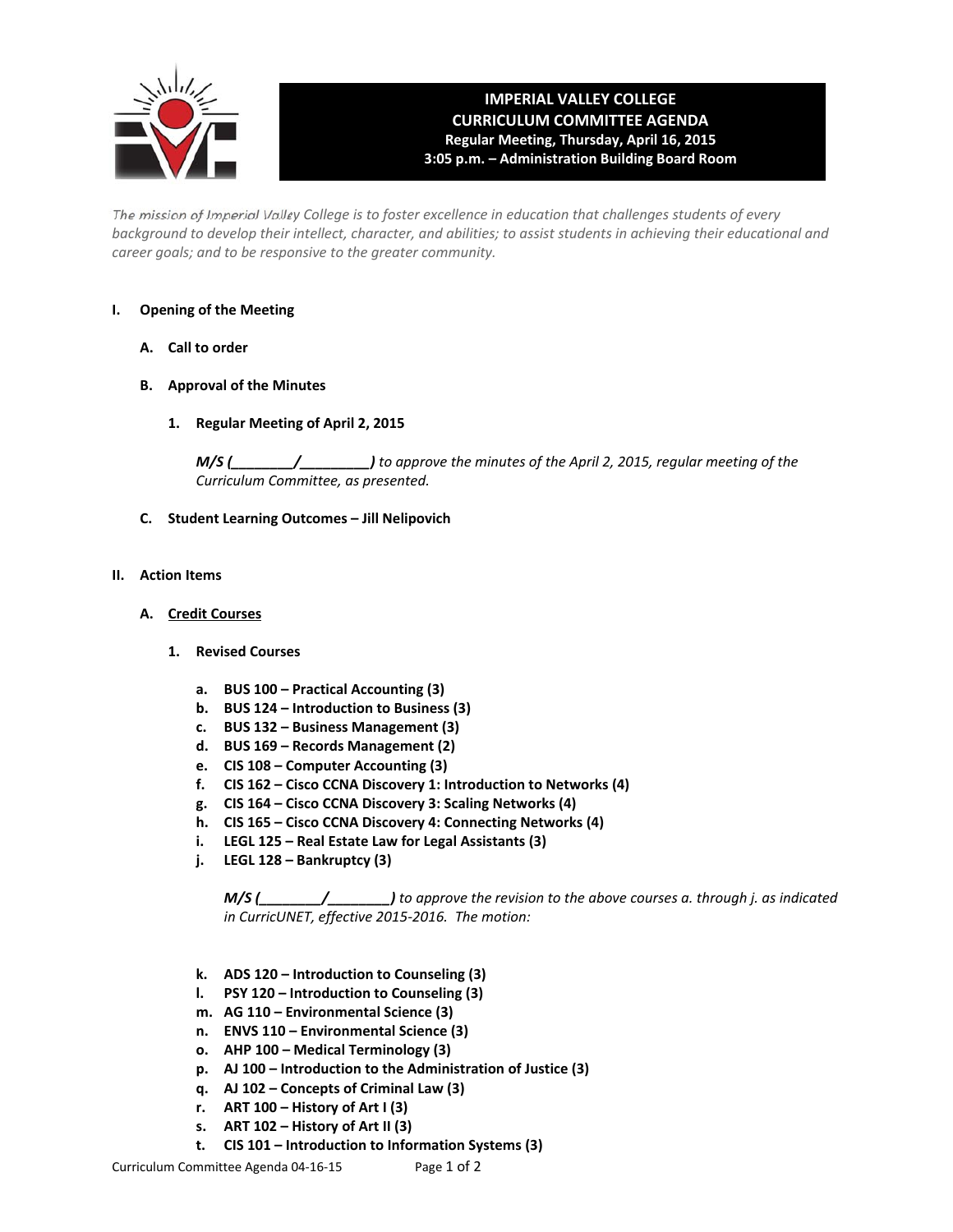- **u. COUN 100 – Personal and Career Development (3)**
- **v. HUM 100 – Introduction to the Humanities (3)**
- **w. MUS 100 – Introduction to Music Foundations (3)**
- **x. MUS 102 – Introduction to Music Literature and Listening (3)**
- **y. SOC 101 – Introduction to Sociology (3)**

*M/S (\_\_\_\_\_\_\_\_/\_\_\_\_\_\_\_\_) to approve the revision to cap size for items k. through y. above, effective 2015‐2016, as presented. The motion:*

#### **B. Catalog Textual Items**

#### **1. President's Message (2014‐2015 Catalog, p. 4)**

*M/S (\_\_\_\_\_\_\_\_/\_\_\_\_\_\_\_\_) to approve the revision to the President's Message (2014‐2015 Catalog, p. 4), effective 2015‐2016, as presented. The motion:*

#### **2. Eligibility, Application, International Students, and FERPA (2014‐2015 Catalog, pgs. 12, 14, & 32)**

*M/S (\_\_\_\_\_\_\_\_/\_\_\_\_\_\_\_\_) to approve the revision to Eligibility, Application, International Students,* and FERPA information (2014-2015 Catalog, pgs. 12, 14, & 32), effective 2015-2016, as presented. *The motion:*

#### **3. Scholarships (2014‐2015 Catalog, p. 23)**

*M/S (\_\_\_\_\_\_\_\_/\_\_\_\_\_\_\_\_) to approve the revision to the Scholarships information (2014‐2015 Catalog, p. 23), effective 2015‐2016, as presented. The motion:*

#### **4. Upward Bound (2014‐2015 Catalog, p. 24)**

*M/S (\_\_\_\_\_\_\_\_/\_\_\_\_\_\_\_\_) to approve the revision to the Upward Bound information (2014‐2015 Catalog, p. 24), effective 2015‐2016, as presented. The motion:*

#### **III. Discussion Items**

- **1. Learning Services Department Reorganization Plan – James Patterson**
- **2. Prerequisite, Corequisites and Advisories Document – Frank Rapp**
- **IV. Information Items**
- **V. Other Items**
- **VI. Next Regular Meeting: May 7, 2015, 3:05pm in the Board Room**

#### **VII. Adjournment**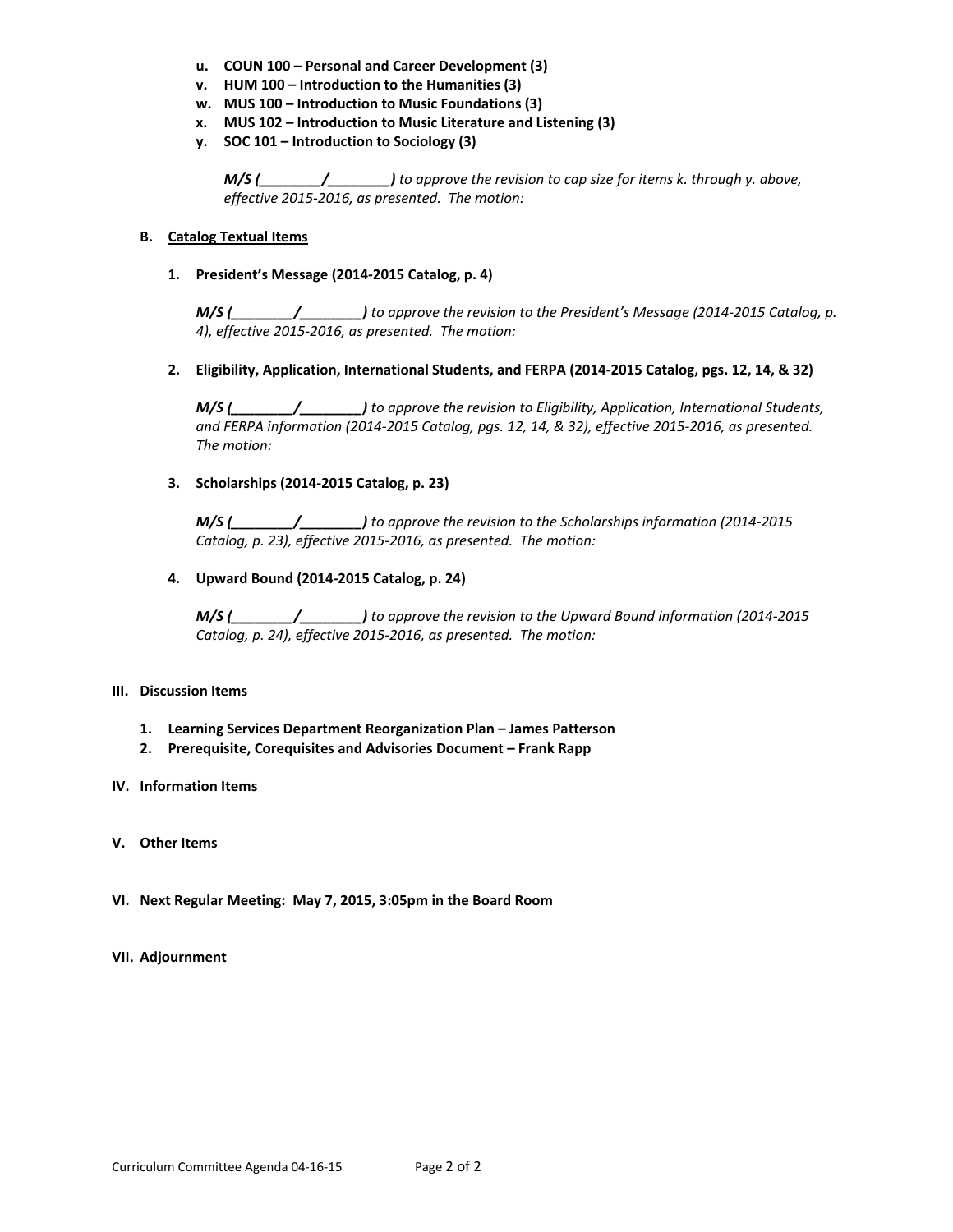

# **IMPERIAL VALLEY COLLEGE CURRICULUM COMMITTEE MINUTES (Unadopted) Regular Meeting, Thursday, April 2, 2015**

**3:05 p.m. –Board Room**

| <b>Present:</b>     | □Nicholas Akinkuoye       | ⊠Craig Blek               | ⊠Susan Carreon         | <b>ØDavid Drury</b> |
|---------------------|---------------------------|---------------------------|------------------------|---------------------|
|                     | <b>⊠Kathleen Dorantes</b> | $\Box$ Gaylla Finnell     | <b>⊠Daniel Gilison</b> | □ Carol Hegarty     |
|                     | ⊠Allyn Leon               | ⊠Jose Lopez               | $\Box$ Norma Nava      | ⊠Trinidad Argüelles |
|                     | <b>⊠Frank Rapp</b>        | $\Box$ Jose Ruiz          | ⊠James Patterson       | ⊠Veronica Soto      |
|                     |                           |                           | for Sydney Rice        |                     |
|                     | <b>⊠Kevin White</b>       | $\Box$ Cathy Zazueta      | ⊠ASG Representative    |                     |
|                     |                           |                           | Claudia Curiel         |                     |
| <b>Consultants:</b> | $\Box$ Tina Aguirre       | <b>⊠Gloria Hoisington</b> | $\Box$ Ted Cesar       | ∃Becky Green        |
|                     | ⊠James Patterson          | □Jill Nelipovich          | $\Box$ Norma Nunez     | $\Box$ Efrain Silva |
| Ex-officio          | $\Box$ Michael Heumann    |                           |                        |                     |
| <b>Visitors:</b>    |                           |                           |                        |                     |
| <b>Recorder:</b>    | Dixie Krimm               |                           |                        |                     |

#### **I. Opening of the Meeting**

#### **A. Call to order**

Frank Rapp called the regular meeting of the Imperial Valley College Curriculum Committee to order at 3:11 pm on Thursday, April 2, 2015.

#### **B. Approval of the Minutes**

#### **1. Regular Meeting of March 19, 2015**

*M/S/C (Blek/Soto) to approve the minutes of the March 19, 2015, regular meeting of the Curriculum Committee, as amended. The motion carried.*

Class size course list not withdrawn, moved to April 16<sup>th</sup> meeting.

#### **II. Action Items**

#### **A. Credit Courses**

#### **1. Revised Courses**

- **a. AHP 100 – Medical Terminology (3)**
- **b. AJ 100 – Introduction to the Administration of Justice (3)**
- **c. AJ 102 – Concepts of Criminal Law (3)**
- **d. AJ 141 – Arrest and Firearms (3.5)**
- **e. AJ 160 – Regular Basic Course Modular Format Level III (10)**
- **f. AJ 162 – Regular Basic Course Modular Format Level II (14)**
- **g. BIOL 206 – Human Physiology (4)**
- **h. BUS 063 – Essential in Workplace Communication (3)**
- **i. ENGL 010 – English Composition – Accelerated (4)**
- **j. MA 070 – Administrative Medical Assistant I (4.5)**
- **k. MA 072 – Administrative Medical Assistant II (4.5)**
- **l. MA 074 – Clinical Externship I (2)**
- **m. MA 080 – Specimen Collection & Lab Procedures (3.5)**
- **n. MA 082 – Exam Room Procedures (3.5)**
- **o. MA 084 – Pharmacology and Administration of Medications (3.5)**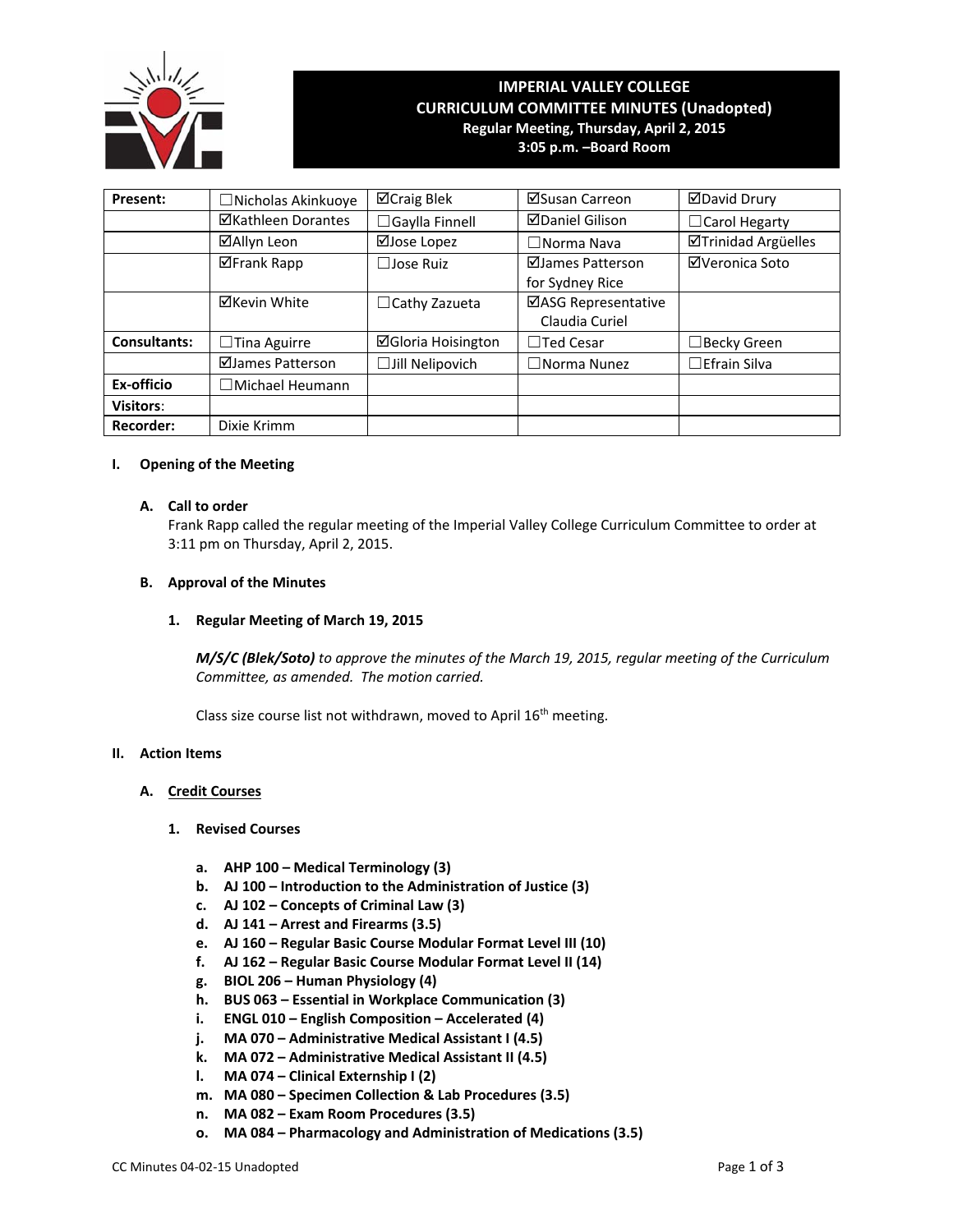- **p. MA 086 – Clinical Externship II (2)**
- **q. MATH 220 – Elementary Differential Equations (3)**
- **r. MATH 230 – Introduction to Linear Algebra with Applications (3)**
- **s. PHT 108 – Introduction to Pharmacy Technology (2)**
- **t. PHT 120 – Pharmacy Technician Body Systems I (3)**
- **u. PHT 125 – Pharmacy Technician Body Systems II (3)**
- **v. PHT 130 – Pharmacy Technicians (3)**
- **w. PHT 140 – Pharmacy Technician Operations (4.5)**

*M/S (Gilison/Blek) to approve the revision to the above courses a. through w. as indicated in CurricUNET, effective 2015‐2016. The motion carried.*

#### **B. Distance Education Courses – Addendum Documentation**

**a. CIS 163 – Cisco CCNA Discovery 2: Routing and Switching Essentials (4)**

*M/S (White/Blek) to approve the Distance Education Addendum for CIS 163, effective 2015‐2016, to provide greater access and allow the inclusion of all modalities of learning, as presented. The motion carried.*

#### **C. Degrees and Certificates**

#### **1. Revised Degree and Certificate**

#### **a. Agricultural Business Management Certificate**

*M/S (Gilison/Blek) to approve the revision to the Agricultural Business Management Certificate, effective 2015‐2016, as presented. The motion carried*

#### **b. Agricultural Science (Agriculture Plant Science for Transfer)**

*M/S (Gilison /Soto) to approve the revision of Agricultural Science Degree into the Agriculture Plant Science for Transfer Degree, effective 2015‐2016, as presented. The motion carried.*

#### **2. Designation of University Studies Degree**

*M/S (Soto/Blek) to approve the designation of responsibility for University Studies to the appropriate* departments by area of emphasis as indicated in the degree, effective 2015-2016. The motion carried.

Members agreed to the motion with the understanding that the designation may be revised if a transfer degree is developed in the future.

#### **III. Discussion Items**

None.

#### **IV. Information Items**

#### **1. Overview of Learning Services Department Reorganization Plan ‐ (James Patterson)**

The plan will go to the appropriate committees over the next couple of months and then to the board. James provided a PowerPoint presentation and background history on the tutoring/language labs on campus.

• Intended goals for new organization plan: to improve student success, centralize budget management, and to create uniform policies and practices for tutor selection, training, and evaluation.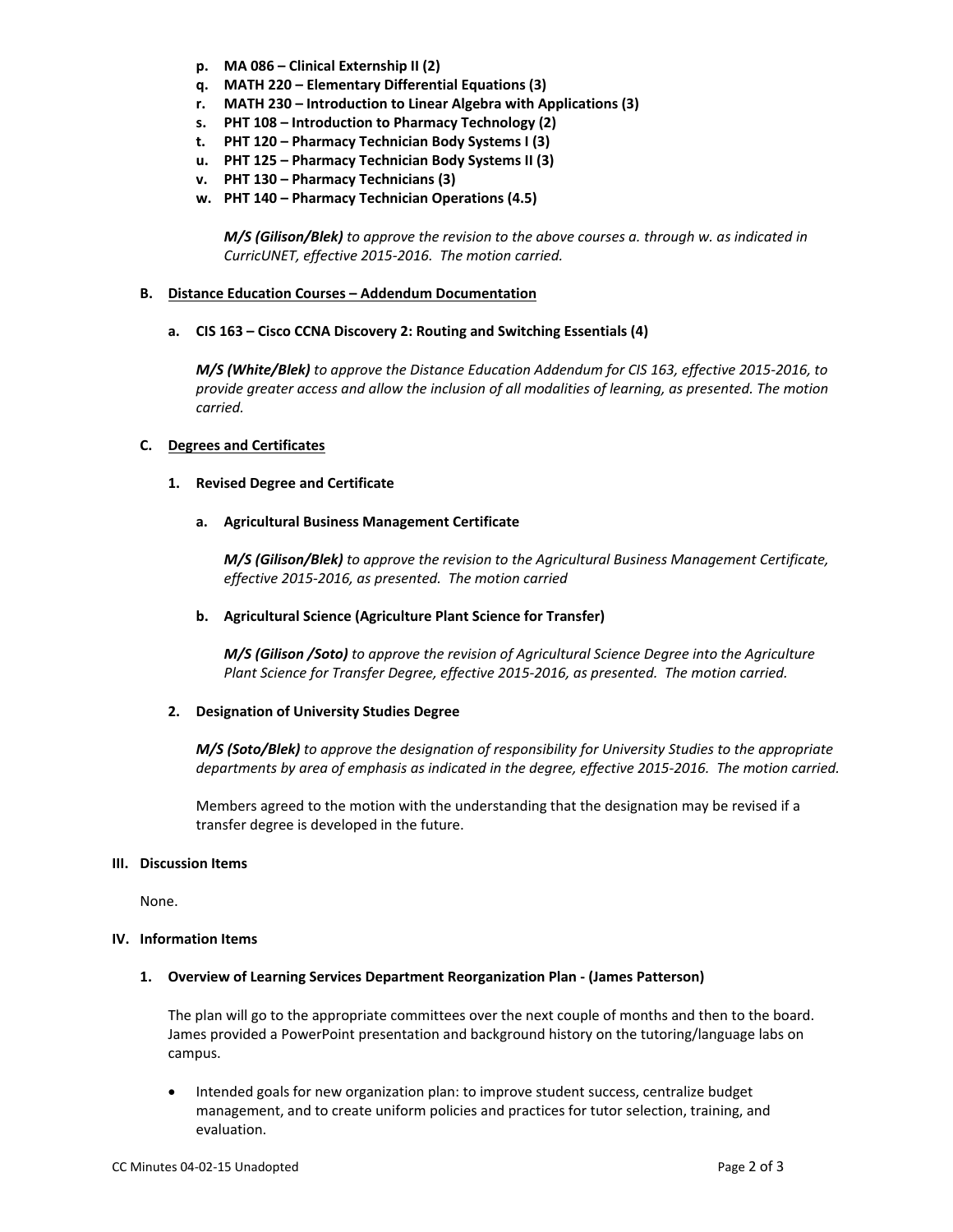- Has been working closely with Human Resources.
- Review of new Learning Services Specialist job description presented, James asked for help in working on this description.

Phase one is plan development. Academic Senate agenda, May 6<sup>th</sup>, 2015 for first reading and May 20<sup>th</sup>, 2015 for second reading. Board agenda for June  $17<sup>th</sup>$ , 2015.

Phase 2 will take place throughout the 2015‐2016 academic year. Human Resources will work with affected employees.

Phase 3 and 4 activities will be entered into program review. Summer 2016 facilities close for renovation; Implementation for Fall 16

The plan will be posted to the website for review. The presentation will be sent to committee members for further review and discussion at the April 16<sup>th</sup> meeting.

Note: Room 1502 is separate from the reorganizational plan. Frank Hoppe has put this room in program review for expansion.

Frank Rapp – Prerequisite/Corequisite/Rec Prep document was last revised in 1995; Frank has worked on revising this document. Asked the committee to consider CurricUNET's role in the document; will bring it back for discussion at the April 16<sup>th</sup> meeting. Also working on the IVC procedure document. Will send out to the committee to review prior to the next meeting.

#### **V. Other Items**

None.

- **VI. Next Regular Meeting: April 16, 2015, 3:05pm in the Board Room**
- **VII. The meeting adjourned at 3:35 p.m.**

In accordance with the Ralph M. Brown Act and SB 751, minutes of the IVC Curriculum Committee record the votes of all committee members as follows: (1) Members recorded as absent are presumed not to have voted; (2) the names of members voting in the minority or abstaining are recorded; (3) all other members are presumed to have voted in the majority.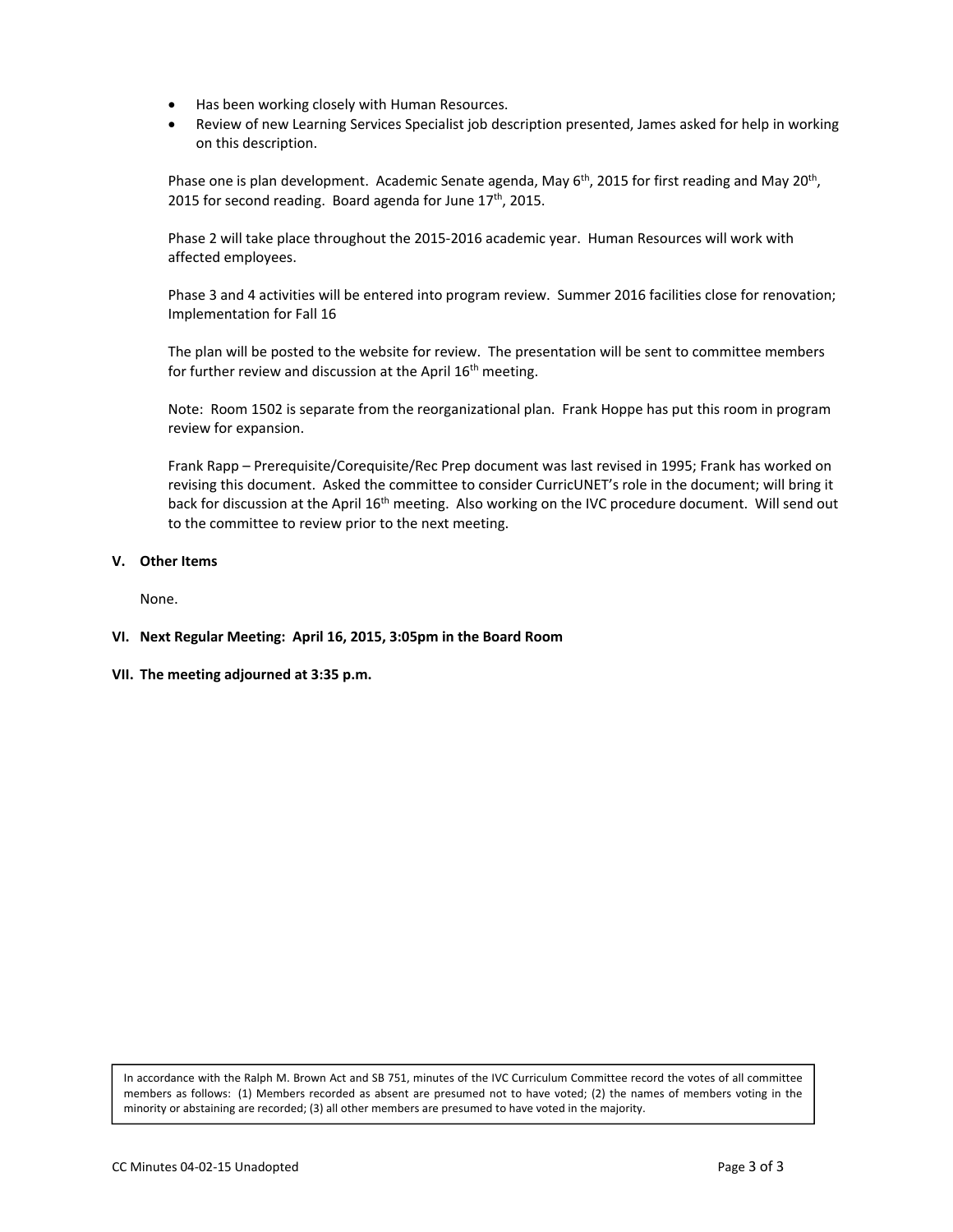| CC Meeting 04-16-15<br><b>Banner</b><br><b>State</b> |                                         |  |                                                            |  |  |
|------------------------------------------------------|-----------------------------------------|--|------------------------------------------------------------|--|--|
|                                                      |                                         |  | Textbook change (changed edition, deleted workpapers,      |  |  |
| <b>BUS100</b>                                        | <b>Practical Accounting</b>             |  | 3 added online homework tool)                              |  |  |
| <b>BUS124</b>                                        | Introduction to Business                |  | 3 Increase class size from 30 to 40                        |  |  |
| <b>BUS132</b>                                        | <b>Business Management</b>              |  | 3 Text book update                                         |  |  |
|                                                      |                                         |  | Update textbook/materials and include electronic component |  |  |
| <b>BUS169</b>                                        | <b>Records Management</b>               |  | 2 in course description                                    |  |  |
| <b>CIS108</b>                                        | <b>Computer Accounting</b>              |  | 3 textbook update                                          |  |  |
|                                                      | Cisco CCNA Discovery 1: Introduction to |  |                                                            |  |  |
| <b>CIS162</b>                                        | <b>Networks</b>                         |  | 4 Text book update                                         |  |  |
|                                                      | <b>Cisco CCNA Discovery 3: Scaling</b>  |  |                                                            |  |  |
| <b>CIS164</b>                                        | <b>Networks</b>                         |  | 4 Text book update                                         |  |  |
|                                                      | Cisco CCNA Discovery 4: Connecting      |  |                                                            |  |  |
| <b>CIS165</b>                                        | <b>Networks</b>                         |  | 4 Text book update                                         |  |  |
| LEGL125                                              | Real Estate Law for Legal Assistants    |  | 3 text book update                                         |  |  |
| LEGL128                                              | Bankruptcy                              |  | 3 Text book update                                         |  |  |
|                                                      |                                         |  |                                                            |  |  |
|                                                      |                                         |  |                                                            |  |  |
|                                                      |                                         |  |                                                            |  |  |
|                                                      |                                         |  |                                                            |  |  |
|                                                      |                                         |  |                                                            |  |  |
|                                                      |                                         |  |                                                            |  |  |
|                                                      |                                         |  |                                                            |  |  |
|                                                      |                                         |  |                                                            |  |  |
|                                                      |                                         |  |                                                            |  |  |
|                                                      |                                         |  |                                                            |  |  |
|                                                      |                                         |  |                                                            |  |  |
|                                                      |                                         |  |                                                            |  |  |
|                                                      |                                         |  |                                                            |  |  |
|                                                      |                                         |  |                                                            |  |  |
|                                                      |                                         |  |                                                            |  |  |
|                                                      |                                         |  |                                                            |  |  |
|                                                      |                                         |  |                                                            |  |  |
| <b>PROGRAMS</b>                                      |                                         |  |                                                            |  |  |
|                                                      |                                         |  |                                                            |  |  |
|                                                      |                                         |  |                                                            |  |  |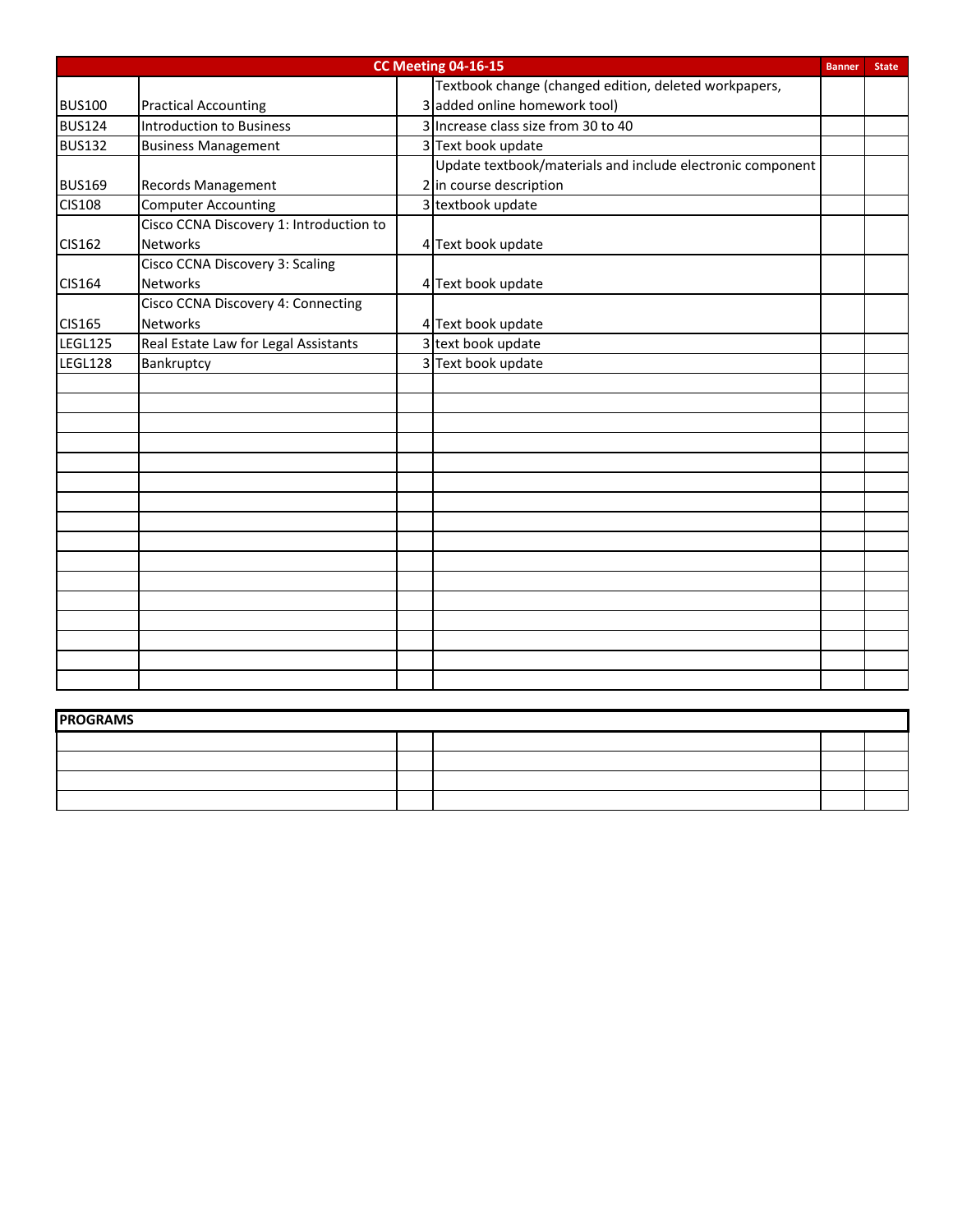Date of Meeting:

============<br>"===========

|  |  |  |  |  |  |  | <b>NOTE:</b> This form is to be used to revise textual catalog information. |
|--|--|--|--|--|--|--|-----------------------------------------------------------------------------|
|--|--|--|--|--|--|--|-----------------------------------------------------------------------------|

#### **Proposed change in catalog information EFFECTIVE YEAR\_2015-2016**

ACTION REQUESTED: Catalog Text Revision

JUSTIFICATION: To provide revised President's Message.

CURRENT LOCATION: Page 4 Conserved Catalog Page(s): Page(s) 4

# **Imperial Valley College President's Message**

Congratulations on becoming anjoining us at Imperial Valley College student. This is now your college and we will do everything we can to make sure you get the support you need to succeed. Whether you are here to obtain your associate degree, transfer to a four-year college, improve your job skills or change careers, your success is our goal, and we will work with you to make it happen. You are becoming a member of a very large and special group of people who have benefitted from an IVC education. In fact, I am proud to say that I am also a part of that group.

This is a great time to be part of IVC. We offer excellent educational opportunities delivered by a well-qualified, professional faculty using state-of-the-art equipment. Our student-oriented support staff is committed to providing high quality support services to assist you in achieving your educational goals.

You are being educated in what has become a nearly brand new campus. Since 2004, our Valley residents have authorized a combined \$138 million in capital construction and modernization at IVC. It has transformed our 50 year-old campus and you are among the first students who will be benefiting from this expansion and modernization.

During the 2014-15 academic year, we will begin offering classes out of our two new Career Technical buildings. The 60,000 square feet of classrooms and labs that are being used for the first time in the Fall 2014 semester join our magnificent 70,000 square-foot two-story 2700 Building we opened in January 2010. We have increased our classroom space and also added 21st-century training technologies to some of our older buildings. And in that regard, sometime during the 2014 Academic Year you will see the obsolete 500 building, which from 1960 to 1962 housed the full IVC campus, demolished.

But college isn't just about academics or facilities. In your IVC experience, we will also present you with opportunities to make friends and develop leadership skills through our Associated Student Government and many clubs on campus. There also will be opportunities to participate in athletics, performance groups and other activities that enrich your educational experience.

Please consider this catalog your roadmap to success. It is a handbook with a wealth of information that will guide you in your educational journey. It also contains information that will assist you with college finances, registration and admission, academic advising, career and personal counseling and other services we offer to help you succeed here.

There is a long tradition here of the close relationships our students have with faculty and staff, and IVC has a long history of helping Imperial Valley students achieve their dreams.

As you join a long line of Imperial Valley College students, you will find excellent curriculum, outstanding instructors, dedicated student service professionals and a staff all committed to enhancing your learning.

Our Board of Trustees, employees, and volunteers at IVC will work hard to help you succeed. We ask that you develop effective time management and financial planning skills, balance those inevitable life challenges that you will encounter and above all commit yourself to a focus on learning.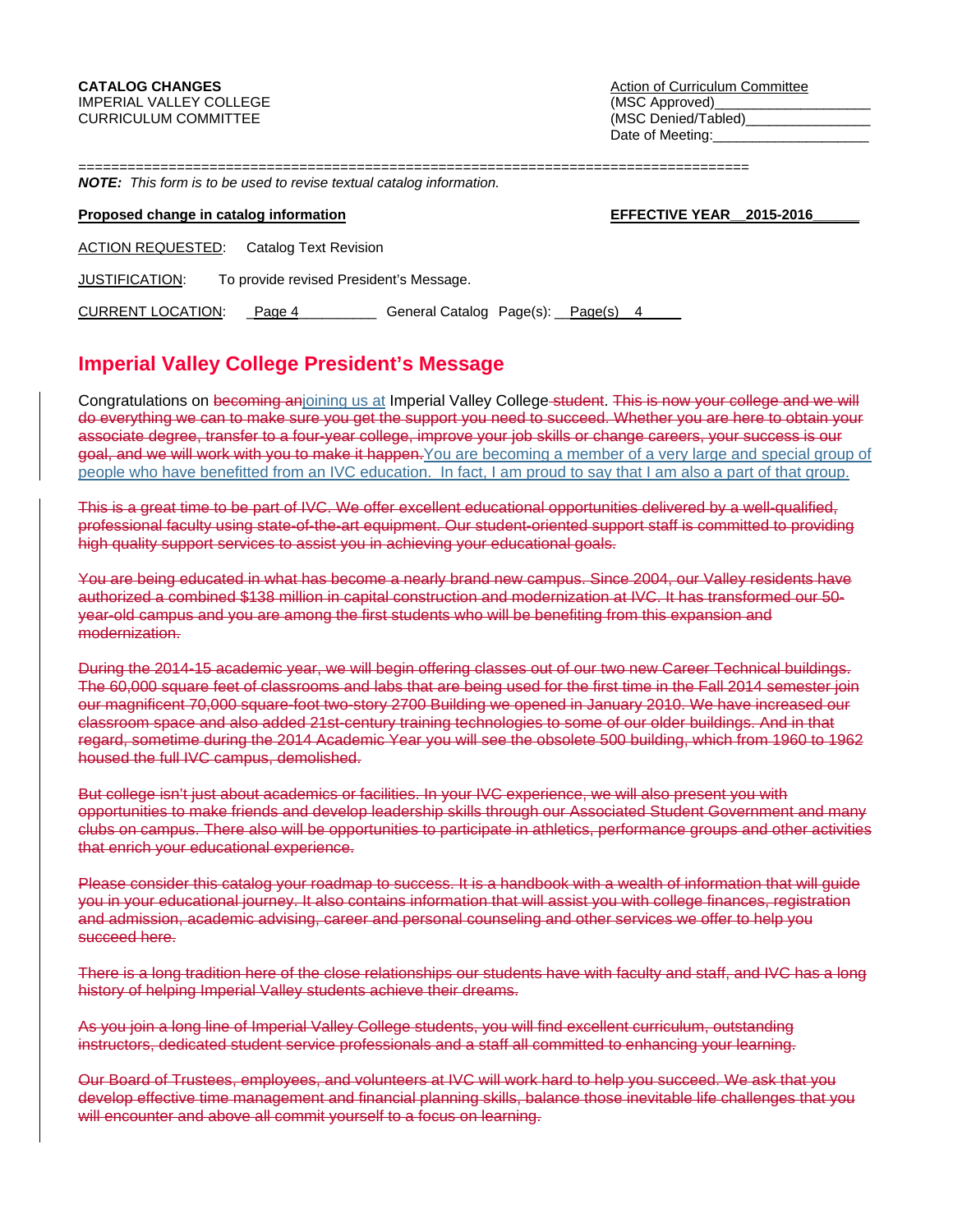The imprint that Imperial Valley College has on our Valley can be found in all industries here, from agriculture to business and banking, from government and education, to the news industry and utilities companies.

We pride ourselves on not only the quality of our instruction, but more importantly, the quality of our graduates. As an institution with a strong educational tradition, IVC is simply the best place to get a start on your future.

This catalog is your roadmap to success here. It has a wealth of information that will guide you in your educational journey. It also contains information that will assist you with college finances, registration and admission, academic advising, career and personal counseling and other services we offer to help you succeed here.

Our people, our faculty and staff are top notch and are dedicated to your success. Our programs span the spectrum of transfer preparation, career and technical education. We have an unwavering commitment to your educational goals and dreams and we work fervently to ensure that you achieve that. IVC is an environment that enriches the intellectual discovery and fuels the mind.

So I encourage you to take advantage of our wonderful services. And have a great first semester!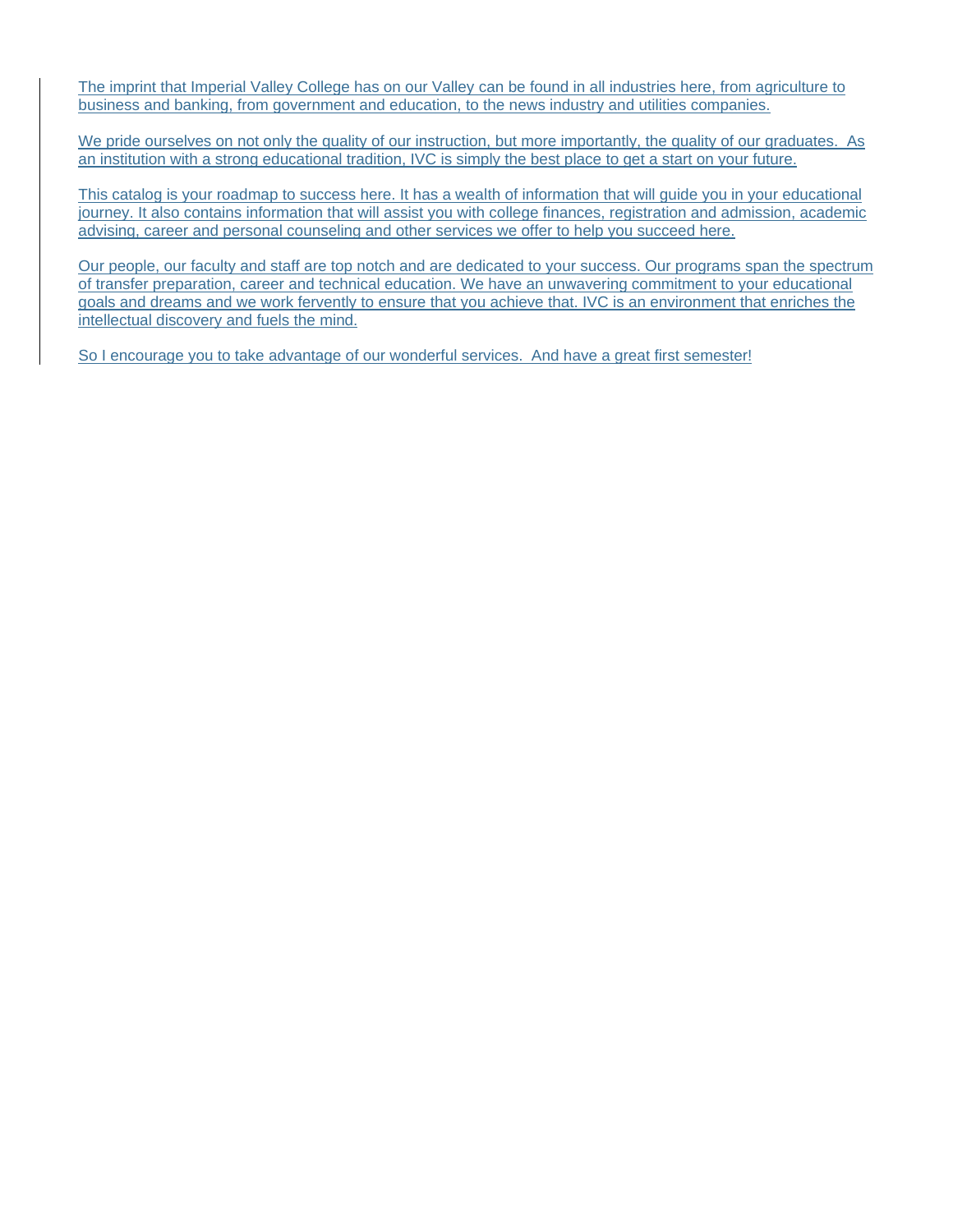**CATALOG CHANGES CATALOG CHANGES Action of Curriculum Committee** Date of Meeting:

================================================================================== *NOTE: This form is to be used to revise textual catalog information.* 

| <b>NOTE:</b> This form is to be used to revise textual catalog information.                                     |                          |  |  |  |  |  |
|-----------------------------------------------------------------------------------------------------------------|--------------------------|--|--|--|--|--|
| Proposed change in catalog information                                                                          | EFFECTIVE YEAR 2015-2016 |  |  |  |  |  |
| <b>ACTION REQUESTED:</b> Catalog Revision                                                                       |                          |  |  |  |  |  |
| To revise Eligibility, Application, International Students, and FERPA text statements.<br><b>JUSTIFICATION:</b> |                          |  |  |  |  |  |

CURRENT LOCATION: Page 12, 14, & 32 General Catalog Page(s): Page(s) 12, 14, & 32

### **Eligibility**

Admission to Imperial Valley College is governed by the laws of the State and such supplementary regulations as prescribed by the Board of Trustees. Students who register for eight or more units of work in a given semester or upon an accumulation of eight or more units, are requested to (1) ensure that an official transcript of all work taken in high school and/or institutions of higher education are on file in the Registration Office; and (2) complete the college assessment tests (unless they have completed regular college courses in both English and mathematics).

All students are admitted under one of the following classifications:

- 1. High school graduates or equivalent certificates (General Educational Development or California High School Proficiency Examination).
- 2. Non-graduates of high school who are eighteen years of age and no longer enrolled in high school.
- 3. High school students who are recommended by the high school principal for one to eleven units of work. A Special Student Application for Concurrent Enrollment must be submitted.
- 4. College transfers who submit official transcripts may be granted advanced standing.
- 5. International students on F-1 student visas may be admitted. The International Student Application Packet must be completed and submitted to the Admissions and Records Office by June 1 for fall semester admission, and November 1 for spring semester. Students must have a local sponsor and provide documentation that sufficient funding is available for at least one year of tuition and fees as well as living expenses. **Beginning with the Fall 2015 semester the TOEFL exam will be required of students**.

## **Application**

Students who are enrolling in Imperial Valley College for the first time and those who are former students returning after an absence of a semester or more (not including summer) must submit an application for admission online. The Online Application may be found by logging into the IVC website: **www.imperial.edu**. Click on the "Apply Now" box located on the top right corner of the home page.

Applications for admission will be processed beginning on October 1 for all terms for the next academic year.

#### **International Students**

Imperial Valley College defines an "international student" as a student attending college full time while on an F-1 visa. Applications for admission in IVC's International Student Program are available online at **www.imperial.edu**, on the Admissions and Records website under "Forms." Prospective students may contact the Admissions and Records Office by calling (760) 355- 6101 or by visiting the college website: **www.imperial.edu**.

All international students must maintain full-time enrollment (12 or more units each semester) and demonstrate academic progress in order to maintain their F-1 visa status. Students with other types of visas (not F-1) may apply and enroll online through the Admissions and Records Office at **www.imperial.edu**.

Other requirements for admission include the following:

- 1. International Student Application—paper application. Application deadlines for each primary term are noted on the Application. International students are only accepted for primary terms (Fall and Spring).
- 2. Application for admission to Imperial Valley College online.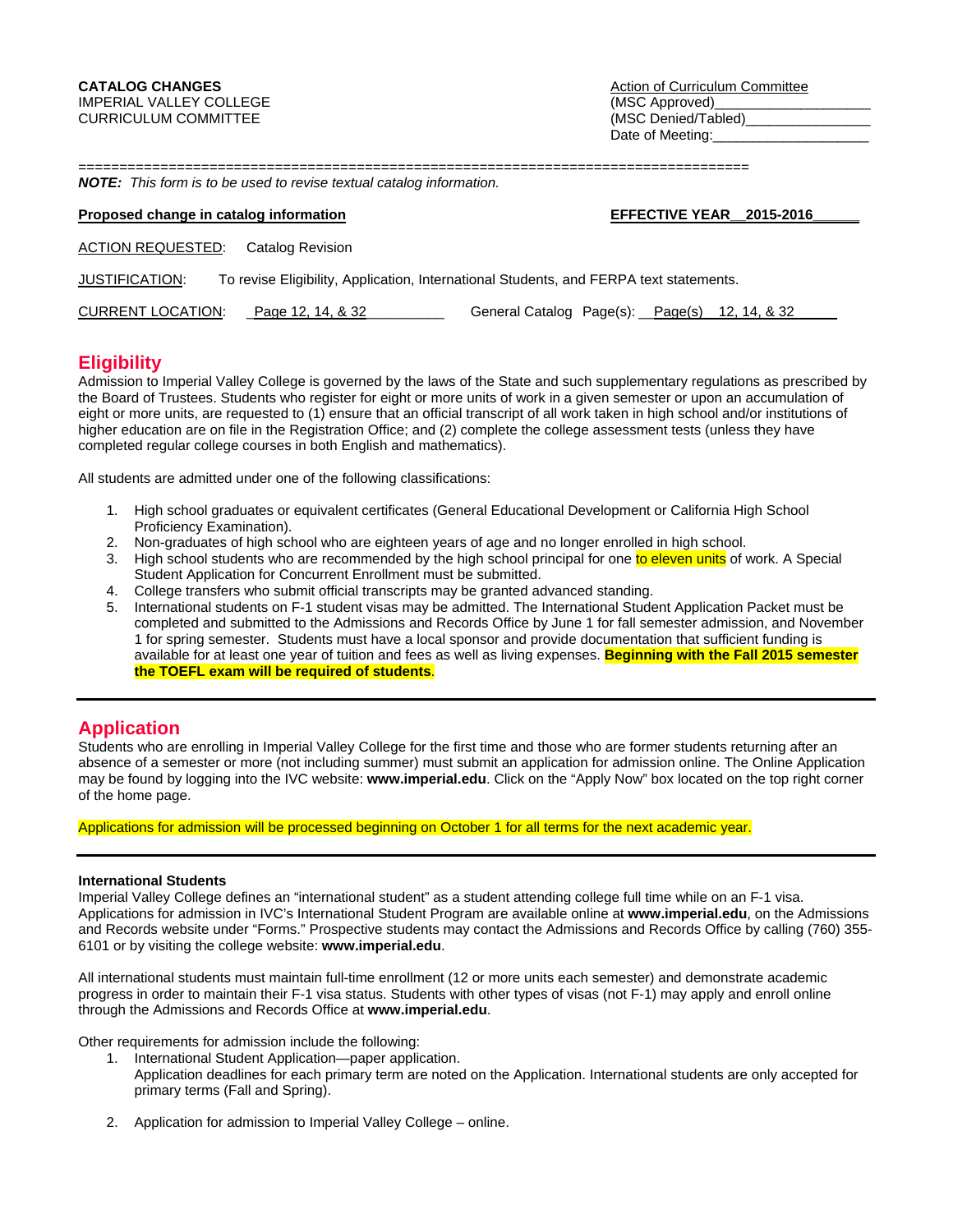- 3. An official affidavit of support and current bank certification or bank statement that proves the student has sufficient financial support to pay tuition and living expenses to study at Imperial Valley College.
- 4. Local Sponsor.
- 5. TOEFL exam. ( $iBT = 45-46$ ,  $cBT = 133$ ,  $pBT = 450+$ )
- 6. Health insurance coverage. Imperial Valley Community College District requires that all international students have a valid health insurance plan that provides coverage during their course of study. Students must have health insurance coverage in order to enroll in classes. Health insurance information is available in the Admissions and Records Office.
- 7. A transfer clearance form completed by the institution the student presently attends that verifies his or her eligibility to transfer to IVC (when applicable).
- 8. Students under 18 years of age must be living with a legal guardian as stated in the admission requirements.

#### **Family Educational Rights and Privacy (FERPA)**

#### **Release of Information**

The Imperial Community College District (ICCD) releases directory information regarding current or former students unless students have specifically requested that directory information be kept confidential.

ICCD designates the following as directory information: name, address, phone number, class schedule, dates of attendance, najor field of study, awards and degrees received, <del>most recent institution attended,</del> participation in official college activities and<br>ports–weight and beight of members of athletic teams, part-time or full-time enrollmen sports, weight and height of members of athletic teams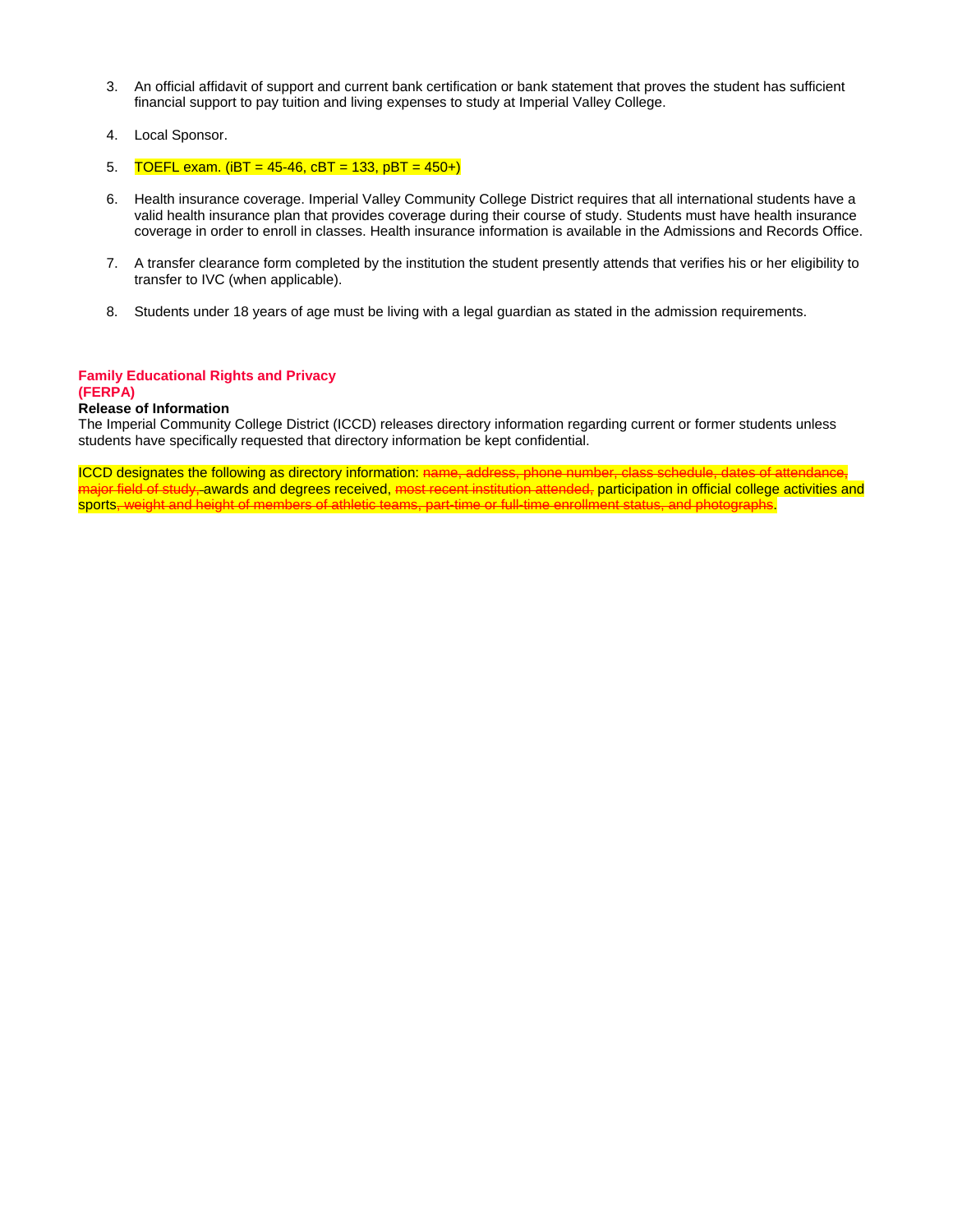**CATALOG CHANGES CATALOG CHANGES Action of Curriculum Committee** Date of Meeting:

==================================================================================

# *NOTE: This form is to be used to revise textual catalog information.*

#### **Proposed change in catalog information EFFECTIVE YEAR\_2015-2016**

ACTION REQUESTED: Catalog Text Revision

JUSTIFICATION: To provide revised scholarship language.

CURRENT LOCATION: Page 23 \_\_\_\_\_\_\_\_\_\_ General Catalog Page(s): Page(s) 23

**Scholarships** 

Imperial Valley College offers scholarships through the college's *Efoundation Office.* -Scholarships, as opposed to Financial Aid which is awarded based on need, are awarded based on academic achievement and community & campus service. and generous donors. Students may be awarded scholarships on the basis of academic achievement, financial need, and campus or community service. Recipients are determined by the Scholarship Selection Committee, which reviews student scholarship applications and, for some scholarships, conducts an oral interviews.

Specific information about each scholarship and the online application Scholarship applications are available at www.imperial.edu/scholarships. in December of each year. Scholarship recipients are selected each spring, with award monies disbursed the following fall upon verification of the student's enrollment in a minimum of six unitsat the college. All Aapplicants are notified in May. Scholarships are also available from sources beyond Imperial Valley College. The following sites may be helpful:

www.imperial.edu/scholarships www.CollegeIsNext.com **www.FastWeb.com www.College-Scholarships.com www.FindTuition.com www.LatinoCollegeDollars.org www.ScholarshipExperts.com www.Scholarships.com**